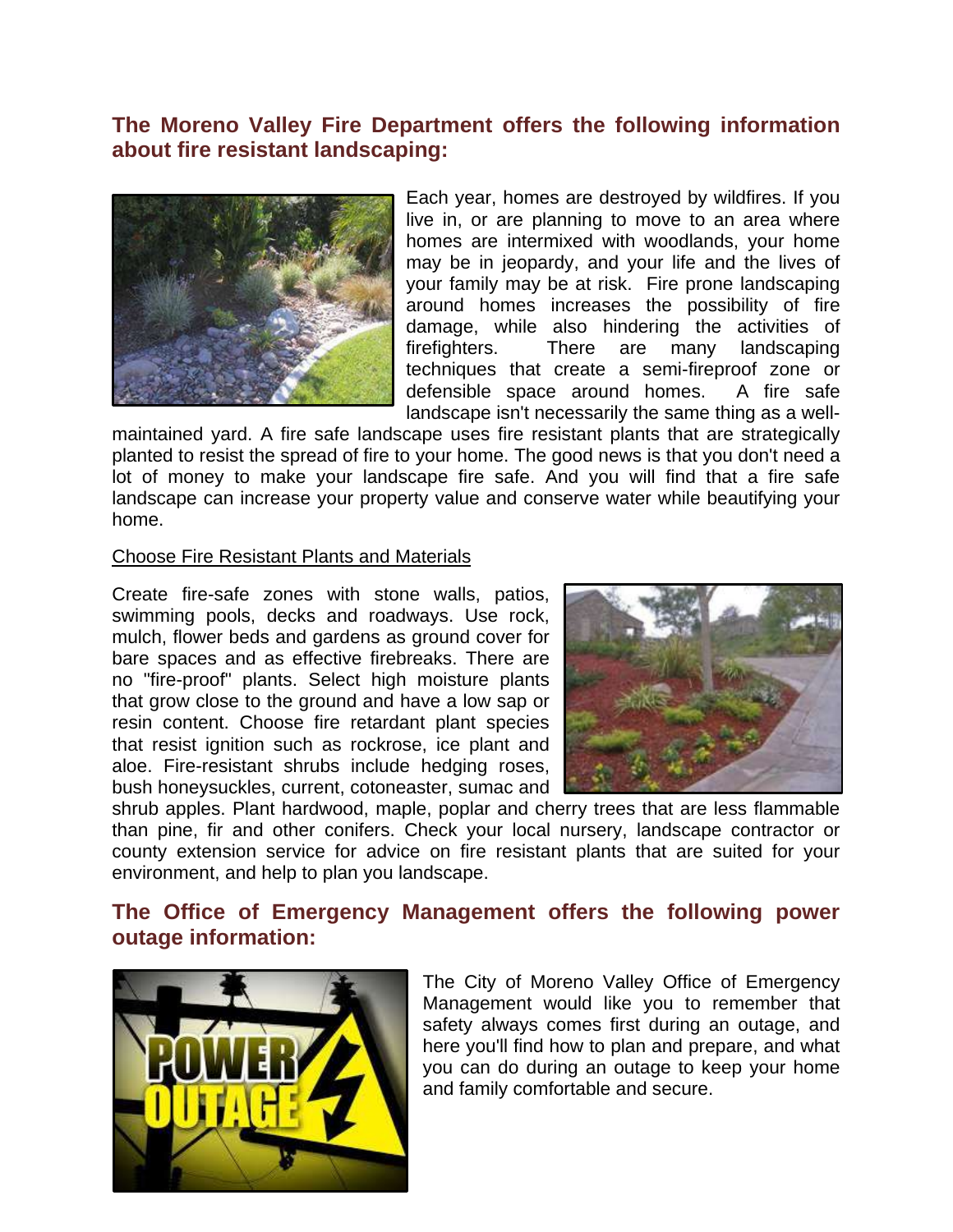## Prepare & Plan

Don't wait for an unexpected outage to figure out what you need. Buying a few basic supplies beforehand, making preparations for special needs in your household, and keeping a few things handy are all part of making an outage plan for your home and family.

Home Power Outage Kit Checklist:

- First Aid Kit: including unexpired prescription medications
- Special Needs Items: for infants, elderly and/or disabled
- A Battery-Operated Radio: to access news reports
- Fresh Batteries: for all necessary equipment
- Bottled Water: at least one gallon per person, per day
- Non-Perishable Food: that doesn't require cooking
- Manual Can Opener
- Several Coolers or Ice Chests: to store ice if the outage is lengthy
- Non-Cordless Phone: to plug in during outages
- Flashlights: store them where you can easily find them

### Protective Measures

Some simple but important safety measures will help keep your family members, home, and even pets protected during an outage. Keeping food cold, having a plan for medical emergencies, and even knowing what to unplug and reset are all part of putting safety first.

- Place flashlights in handy locations, such as near telephones
- Install surge protectors to help safeguard valuable electronic equipment such as computers and home entertainment systems
- Know where to find each utility box (electricity, water and gas) and how to turn them off. Keep the proper tools to do so handy
- Always back up important work and files on your computer
- If you have an automatic garage door or gate, learn how to open them manually (without power)

#### Alternate means of Power

Residents may also want to consider alternate power sources, especially if residents within the home are dependent on power relying equipment.

- If you are considering a generator for your home, consult an electrician or engineer first.
- Determine the amount of power needed. Make sure the generator produces more power than will be drawn out.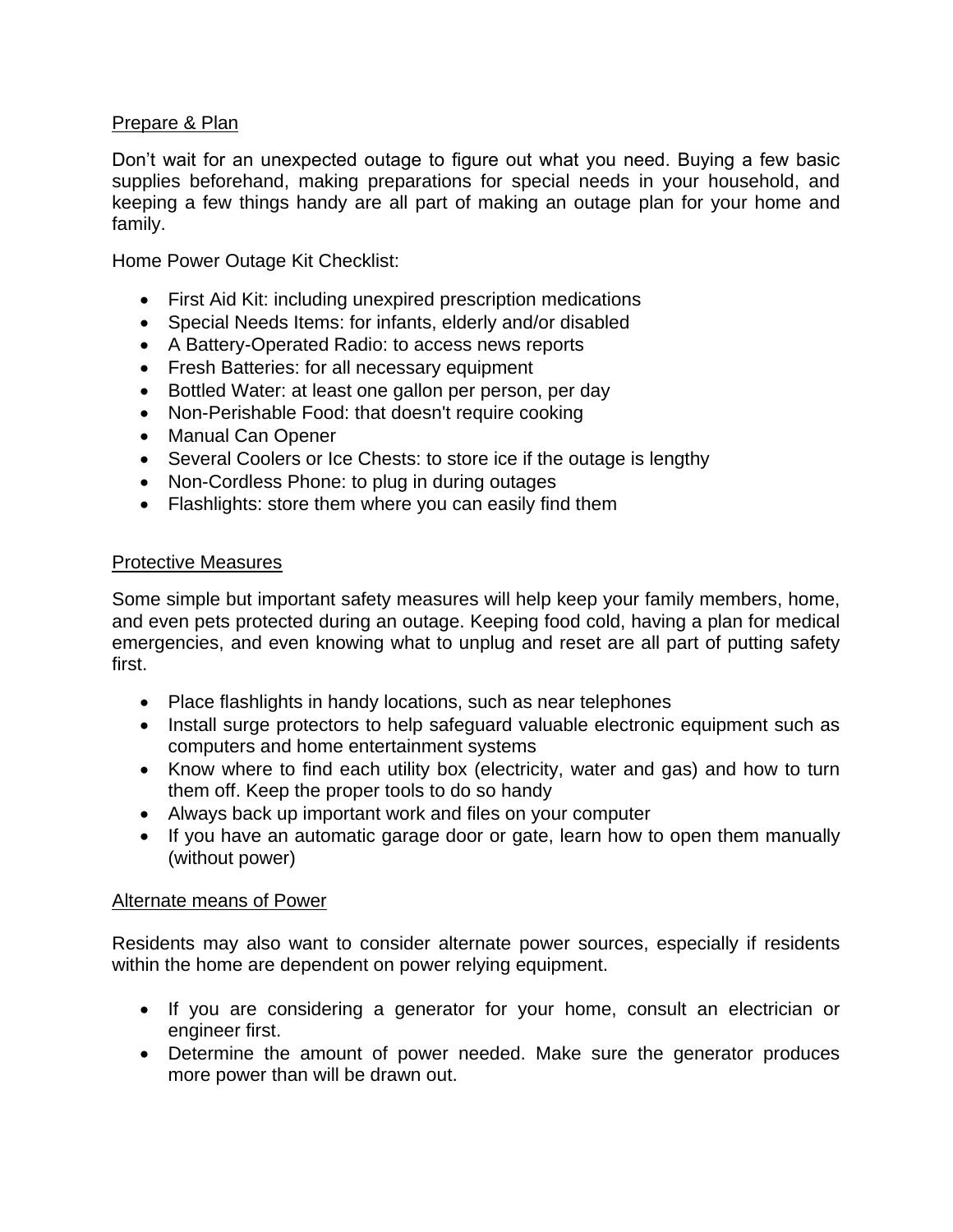- Choose the generator's fuel source. Backup generators are typically powered by diesel or natural gas. Consult an electrician or engineer before purchasing.
- NEVER run a portable generator inside a home or garage. Portable generators can cause a buildup of carbon monoxide (CO) from the toxic engine exhaust.
- Permanently installed generators are better suited for providing backup power to your home.

For more information on how to be prepared for a power outage, please contact the Office of Emergency Management staff at 951.413.3800.

# **The Moreno Valley Fire Department Warns Businesses about Fraudulent Fire Inspectors**

The Moreno Valley Fire Department warns local businesses to be watchful for fraudulent fire inspectors. Opportunists are always present, but never so much as when the economy is struggling. Fire Departments throughout the Inland Empire and the State of California have indicated an increase of both individuals and fire protection companies posing in official-looking clothing,



and performing questionable "inspections" in local businesses. These fraudulent individuals will disguise themselves as fire department representatives and request to perform a fire protection inspection. After these false inspections, businesses typically receive an invoice for services that are allegedly performed. The invoice is then followed by aggressive collection efforts.

The Moreno Valley Fire Department inspects businesses on an annual basis. Business owners, managers, and employees should not let anyone inspect their fire extinguishers, sprinkler systems, hood systems, or any other fire protection devices unless they are under annual contracts or reach another agreement for a specific fire protection service prior to the service call.

The Moreno Valley Fire Department offers local businesses the following items to look for before they consider retaining a vendor to perform any type of fire protection system services:

- 1. Make sure they introduce themselves, identify their business, and produce a business card. Allowing an individual to enter your business without a clear understanding of who that person is, as well as his or her intentions, is not recommended.
- 2. Request to see a copy of a current business license permit from your City of Moreno Valley Business License Office, a contractor's "C-16" (fire sprinklers and fixed protection systems) or "C-10" (fire alarms) license. Check their license at http://www.cslb.ca.gov